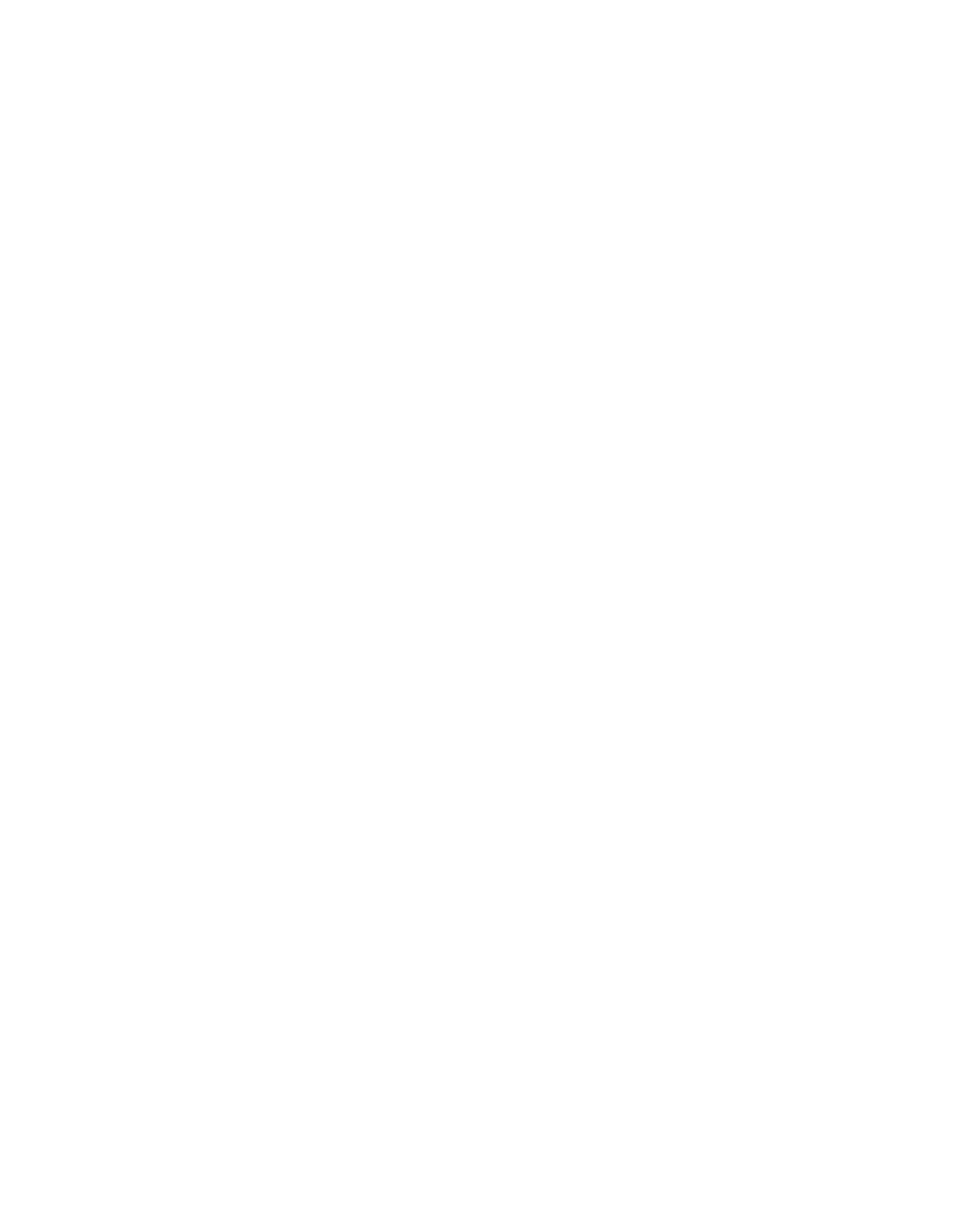## The Washington Post

*Democracy Dies in Darkness*

## **Man convicted of murdering N.J. trooper wins freedom a�er 49 years**

Sundiata Acoli, 85, was an exemplary prisoner who appeared before the state parole board four times, to no avail

By Caren Chesler Yesterday at 6:39 p.m. EDT

**Listen to article** 5 min  $\Omega$ 

An 85-year-old convicted murderer who had been repeatedly denied parole was ordered released on Tuesday by a divided New Jersey Supreme Court, 49 years after he was involved in the fatal shooting of a state trooper.

Sundiata Acoli, a former Black Panther who was part of the ultranationalist Black Liberation Army, was convicted of murdering New Jersey State Police officer Werner Foerster in an altercation that began with a traffic stop on the New Jersey Turnpike.

He was sentenced to life in prison with the possibility of parole after 25 years and became eligible for release in 1993 because of good behavior. He appeared before the parole board four different times and was denied after each appearance.

New Jersey Gov. Phil Murphy (D) and the law enforcement community staunchly opposed granting Acoli his freedom, and the parole board has repeatedly done the same, pointing to inconsistencies in his account of the murder and the fact that he has said he blacked out and does not recall shooting Foerster.

But the New Jersey high court disagreed, saying the parole board's job is not to determine who Acoli was at the time of the murder but rather who he has become. The 3-to-2 ruling cited the Parole Act of 1979, which says inmates shall be released when they are eligible, unless there is a preponderance of the evidence showing a substantial likelihood they will commit another crime.

The court said the parole board seemed to ignore Acoli's renunciation of violence, two decades of being infractionfree, completion of multiple vocational programs and counseling sessions and his advanced age. "It is difficult to imagine what else might have persuaded the Board that Acoli did not present a substantial likelihood to reoffend," the majority wrote.

Bruce Afran, Acoli's lead attorney, said his client was kept behind bars because his crime involved the killing of a police officer. While tragic, he said, that fact does not justify denying someone their statutory rights.